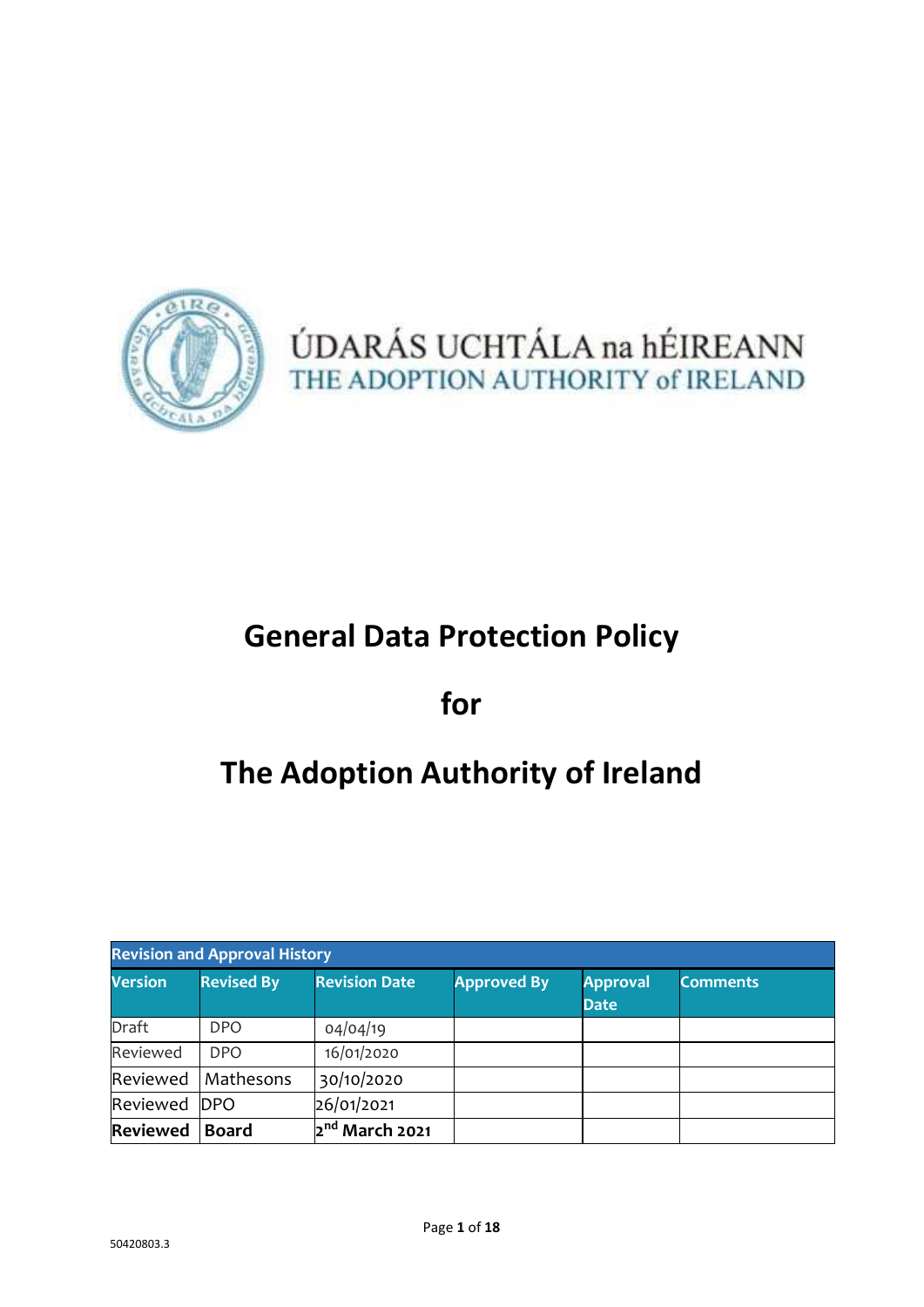# **Contents**

| $\mathbf{1}$   |  |
|----------------|--|
| $\overline{2}$ |  |
| 3              |  |
| 4              |  |
| 5              |  |
| 6              |  |
| 7              |  |
| 8              |  |
| 9              |  |
| 10             |  |
| 11             |  |
| 12             |  |
| 13             |  |
| 14             |  |
| 15             |  |
| 16             |  |
| 17             |  |
| 18             |  |
| 19             |  |
| 20             |  |
| 21             |  |
| 22             |  |
| 23             |  |
| 24             |  |
| 25             |  |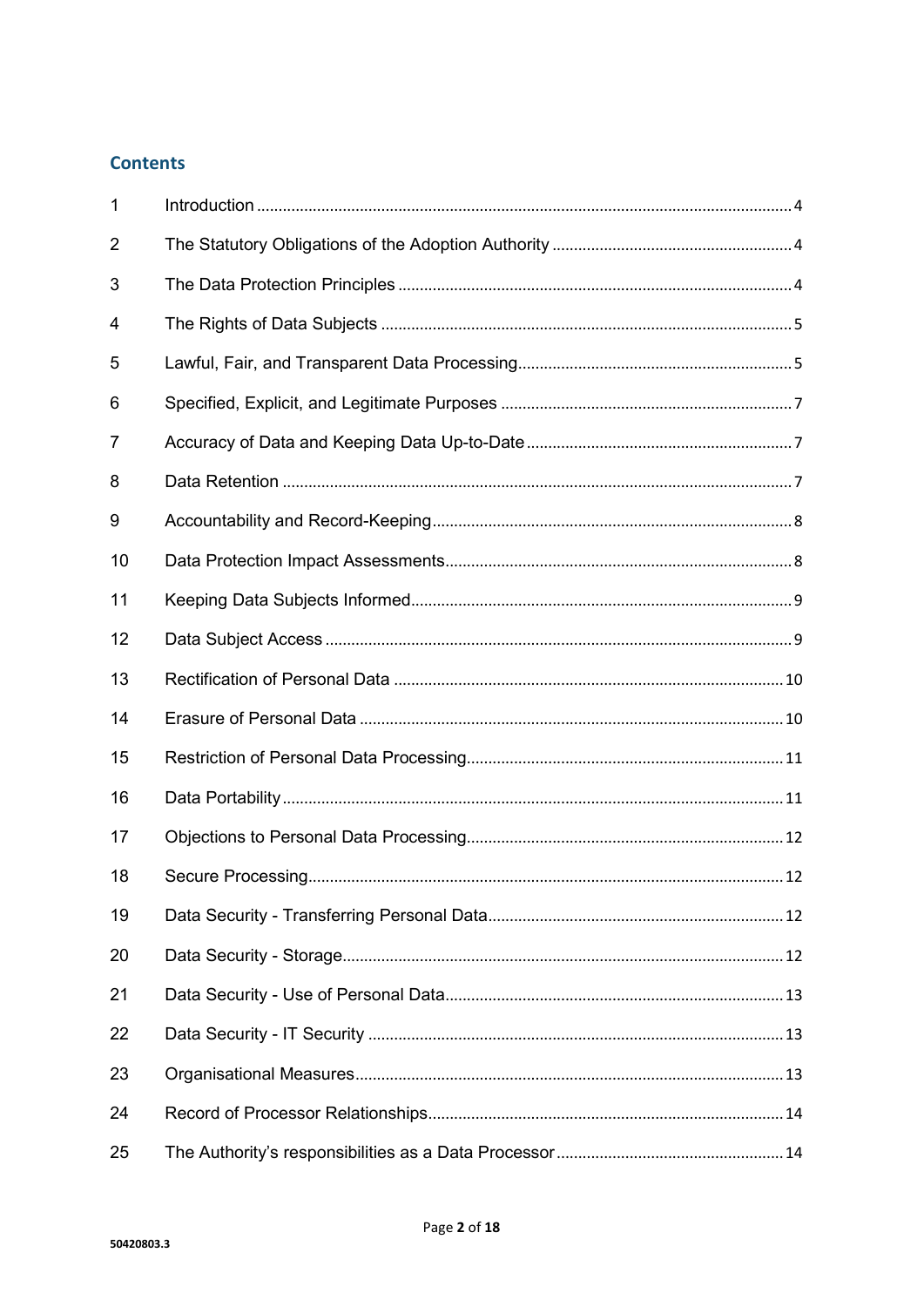#### Adoption Authority of Ireland **Data Protection Policy Data Protection Policy**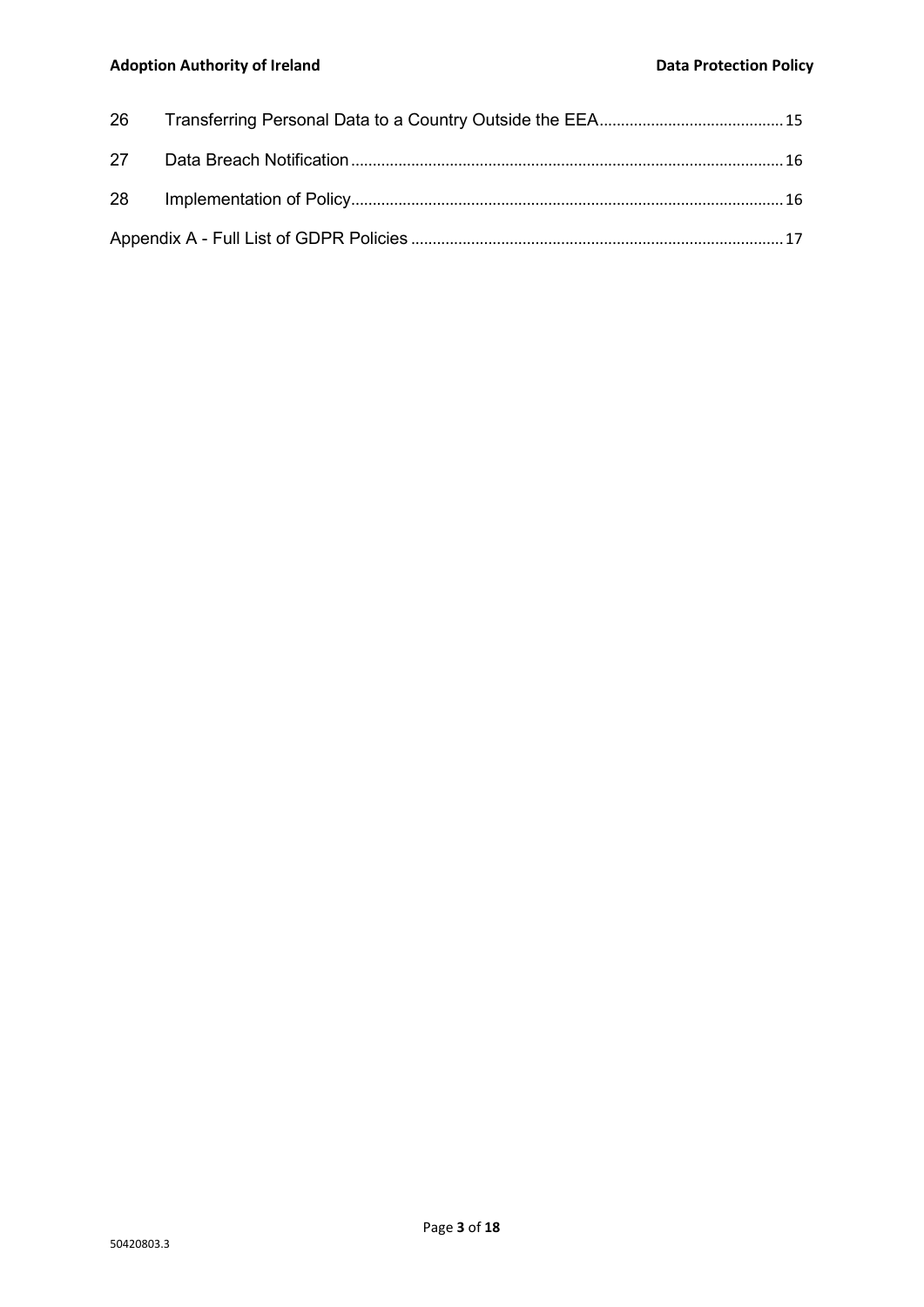#### 1 **Introduction**

This Policy sets out the obligations of the Adoption Authority of Ireland (the "**Adoption Authority**") regarding data protection and the rights of data subject ("**data subjects**") in respect of their personal data under EU Regulation 2016/679 General Data Protection Regulation ("**GDPR**").

The GDPR defines "personal data" as any information relating to an identified or identifiable natural person (a "**data subject**"); an identifiable natural person is one who can be identified, directly or indirectly, in particular by reference to an identifier such as a name, an identification number, location data, an online identifier, or to one or more factors specific to the physical, physiological, genetic, mental, economic, cultural, or social identity of that natural person.

This Policy sets the Adoption Authority's obligations regarding the collection, processing, transfer, storage, and disposal of personal data. The procedures and principles set out herein must be followed at all times, by staff/employees, board members, agents, contractors, or other parties working on behalf of the Adoption Authority.

A number of terms used in this policy are outlined in greater detail in the *Glossary of Data Protection Terms*.

# 2 **The Statutory Obligations of the Adoption Authority**

The Adoption Authority is a statutory body established under the Adoption Act 2010 (as amended) and has a number of obligations in relation to certain categories of information which it holds, which due to the nature of its statutory purpose, includes sensitive forms of personal data (including, in some instances) special category personal data.

The Adoption Authority's obligations under the Adoption Act 2010 (as amended) must be taken into account when processing personal data. If you have any queries or concerns in relation to how these obligations of the Adoption Authority impact upon any aspect of this policy, contact the data protection officer.

# 3 **The Data Protection Principles**

This Policy aims to ensure compliance with the GDPR. The GDPR sets out the following principles with which any party handling personal data must comply. All personal data must be:

- 1. Processed lawfully, fairly, and in a transparent manner in relation to the data subject.
- 2. Collected for specified, explicit, and legitimate purposes and not further processed in a manner that is incompatible with those purposes. Further processing for archiving purposes in the public interest, scientific or historical research purposes or statistical purposes shall however not be considered to be incompatible with the initial purposes.
- 3. Adequate, relevant, and limited to what is necessary in relation to the purposes for which it is processed.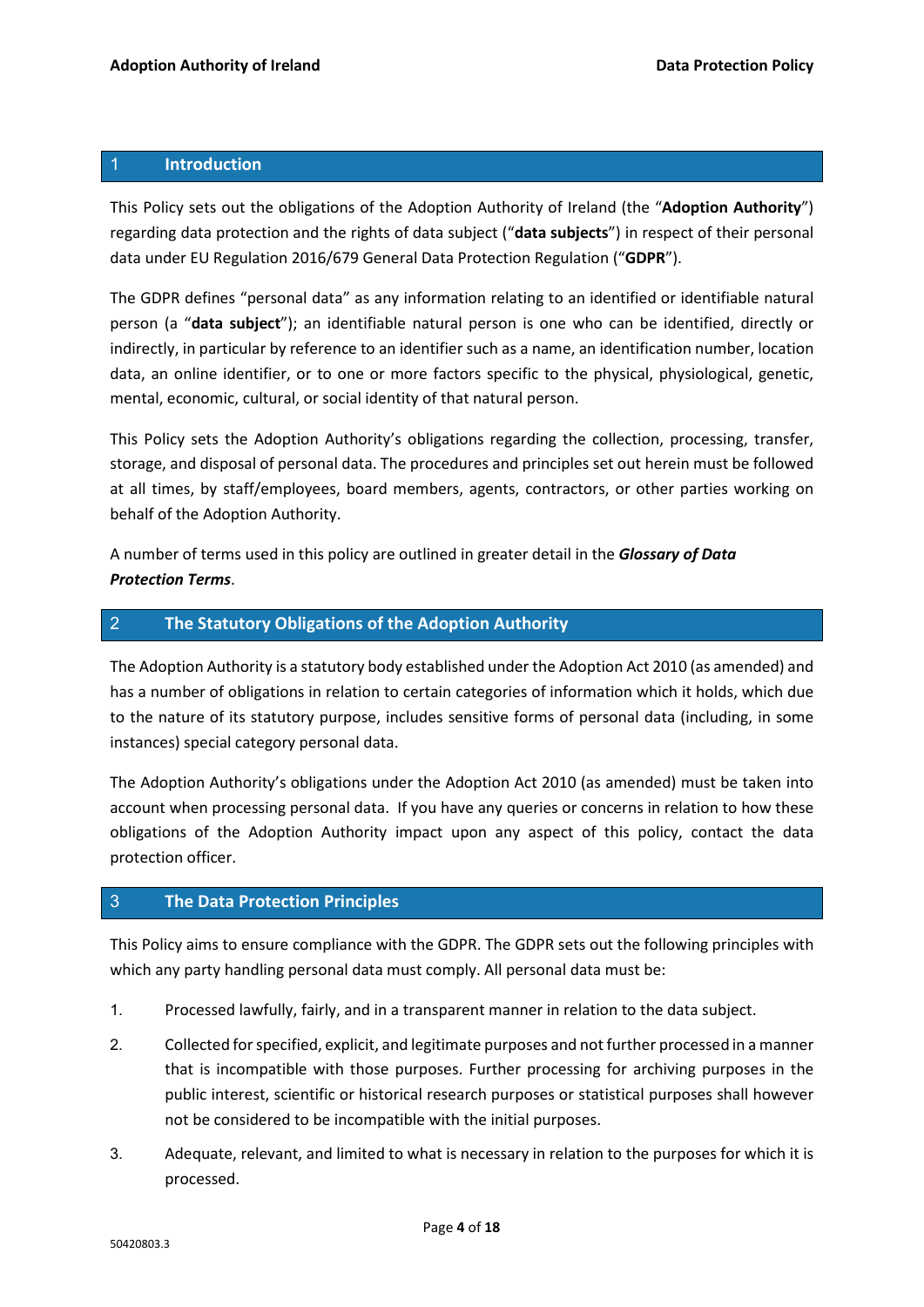- 4. Accurate and, where necessary, kept up to date. Every reasonable step will be taken to ensure that personal data that is inaccurate, having regard to the purposes for which it is processed, is erased, or rectified without delay.
- 5. Kept in a form which permits identification of data subjects for no longer than is necessary for the purposes for which the personal data is processed. Personal data may be stored for longer periods insofar as the personal data will be processed solely for archiving purposes in the public interest, scientific or historical research purposes, or statistical purposes, subject to implementation of the appropriate technical and organisational measures required by the GDPR in order to safeguard the rights and freedoms of the data subject.
- 6. Processed in a manner that ensures appropriate security of the personal data, including protection against unauthorised or unlawful processing and against accidental loss, destruction, or damage, using appropriate technical or organisational measures.

# 4 **The Rights of Data Subjects**

The GDPR sets out the following rights applicable to data subjects (please refer to the parts of this policy indicated for further details):

- **The right to be informed (Part 11).**
- The right of access (Part 12);
- **The right to rectification (Part 13);**
- The right to erasure (also known as the 'right to be forgotten' or 'Consent & Withdrawal policy') (Part 14);
- The right to restrict processing (Part 15);
- The right to data portability (Part 16);
- **The right to object (Part 17);**

# 5 **Lawful, Fair, and Transparent Data Processing**

The GDPR seeks to ensure that personal data is processed lawfully, fairly, and transparently, without adversely affecting the rights of the data subject. The GDPR states that processing of personal data shall be lawful if at least one of the following applies:

- The data subject has given consent to the processing of their personal data for one or more specific purposes;
- The processing is necessary for the performance of a contract to which the data subject is a party, or in order to take steps at the request of the data subject prior to entering into a contract with them;
- **The processing is necessary for compliance with a legal obligation to which the data controller** is subject;
- The processing is necessary to protect the vital interests of the data subject or of another natural person;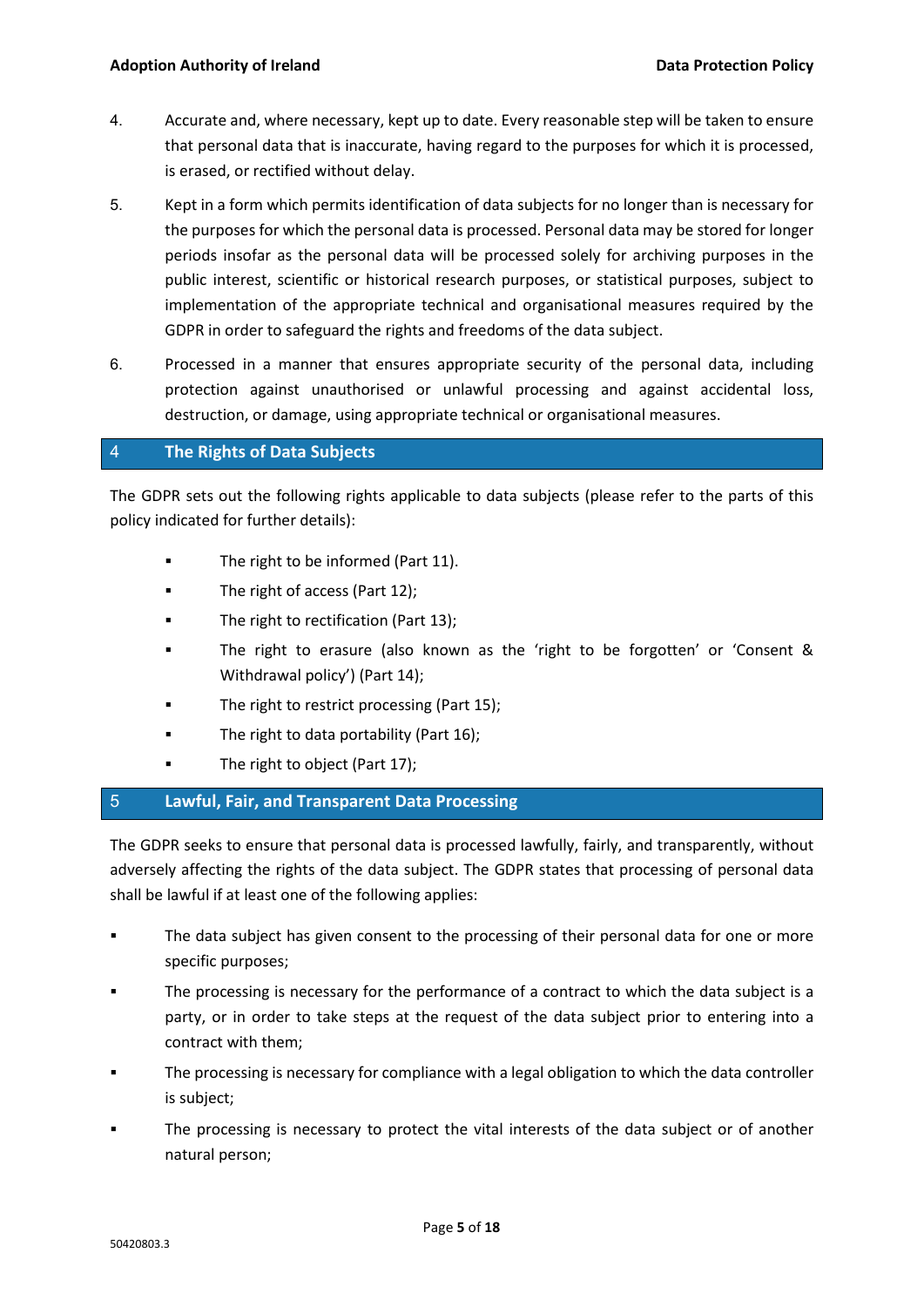- *The processing is necessary for the performance of a task carried out in the public interest or in the exercise of official authority vested in the data controller; or*
- The processing is necessary for the purposes of the legitimate interests pursued by the data controller or by a third party, except where such interests are overridden by the fundamental rights and freedoms of the data subject which require protection of personal data, in particular where the data subject is a child.

# *The Adoption Authority has set out for each processing activity that it carries out, the legal basis on which it relies, but will, when possible use Article 6 (1) (e) processing is necessary for the performance of a task carried out in the public interest or in the exercise of official authority vested in the controller;*

If the personal data in question is "special category data" (also known as "sensitive personal data") (for example, data concerning the data subject's race, ethnicity, politics, religion, trade union membership, genetics, biometrics (if used for ID purposes), health, sex life, or sexual orientation), at least one of the following conditions must be met:

- The data subject has given their explicit consent to the processing of such data for one or more specified purposes;
- The processing is necessary for the purpose of carrying out the obligations and exercising specific rights of the data controller or of the data subject in the field of employment, social security, and social protection law;
- The processing is necessary to protect the vital interests of the data subject or of another natural person where the data subject is physically or legally incapable of giving consent;
- The data controller is a foundation, association, or other non-profit body with a political, philosophical, religious, or trade union aim, and the processing is carried out in the course of its legitimate activities, provided that the processing relates solely to the members or former members of that body or to persons who have regular contact with it in connection with its purposes and that the personal data is not disclosed outside the body without the consent of the data subjects;
- **The processing relates to personal data which is clearly made public by the data subject;**
- **The processing is necessary for the conduct of legal claims or whenever courts are acting in** their judicial capacity;
- The processing is necessary for substantial public interest reasons, on the basis of EU or EU Member State law which shall be proportionate to the aim pursued, shall respect the essence of the right to data protection, and shall provide for suitable and specific measures to safeguard the fundamental rights and interests of the data subject;
- The processing is necessary for the purposes of preventative or occupational medicine, for the assessment of the working capacity of an employee, for medical diagnosis, for the provision of health or social care or treatment, or the management of health or social care systems or services on the basis of EU or EU Member State law or pursuant to a contract with a health professional, subject to the conditions and safeguards referred to in Article 9(3) of the GDPR;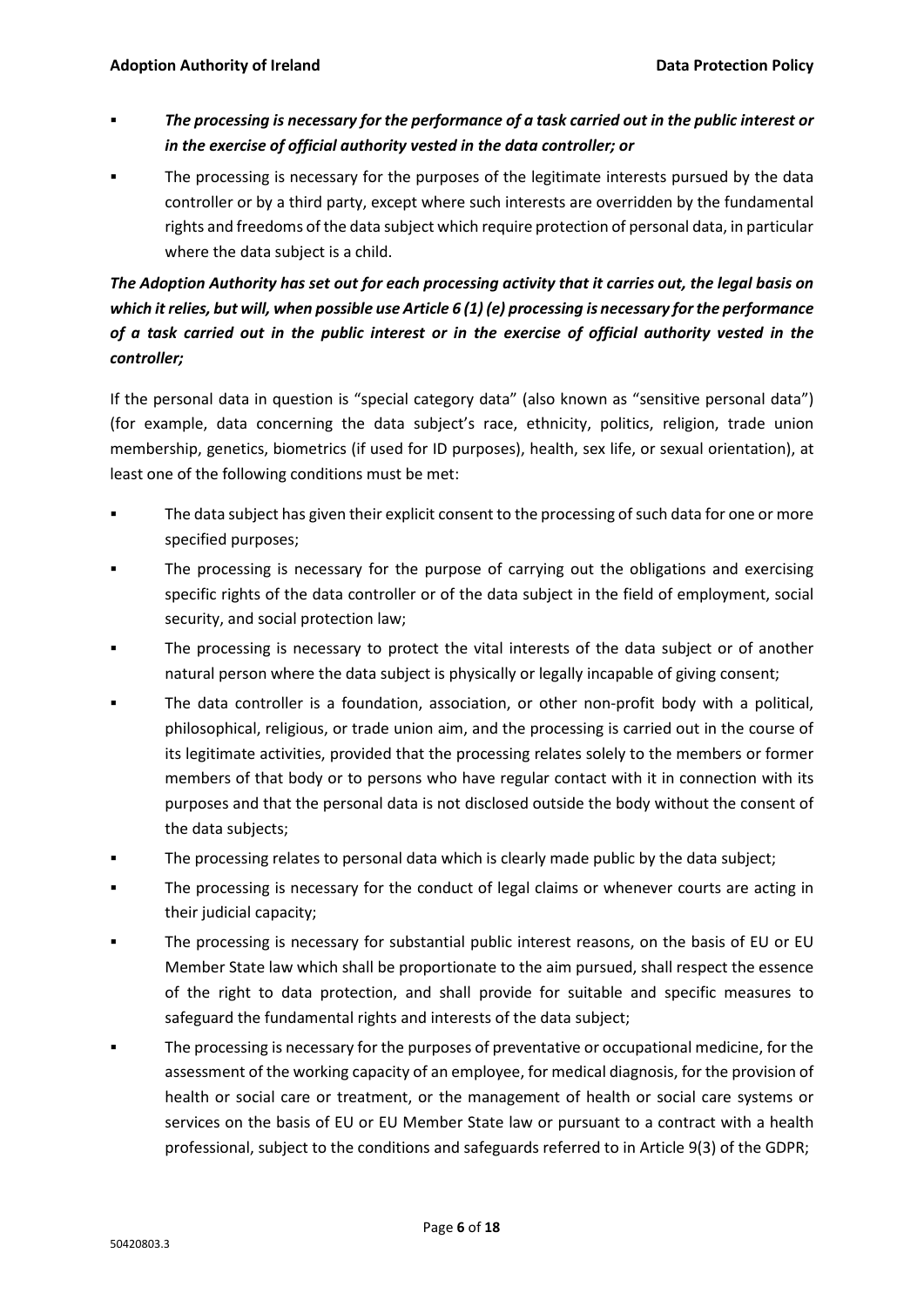- The processing is necessary for public interest reasons in the area of public health, for example, protecting against serious cross-border threats to health or ensuring high standards of quality and safety of healthcare and of medicinal products or medical devices, on the basis of EU or EU Member State law which provides for suitable and specific measures to safeguard the rights and freedoms of the data subject (in particular, professional secrecy); or
- The processing is necessary for archiving purposes in the public interest, scientific or historical research purposes, or statistical purposes in accordance with Article 89(1) of the GDPR based on EU or EU Member State law which shall be proportionate to the aim pursued, respect the essence of the right to data protection, and provide for suitable and specific measures to safeguard the fundamental rights and the interests of the data subject.

# 6 **Specified, Explicit, and Legitimate Purposes**

The Adoption Authority collects and processes the personal data set out in the Records of Processing Activities maintained by the Adoption Authority that includes:

- Personal data collected directly from data subjects; and
- Personal data obtained from third parties.
- We only collect, process, and hold personal data for the specific purposes set out in the Records of Processing (or for other purposes expressly permitted by the GDPR).
- Data subjects are kept informed at all times of the purpose or purposes for which we use their personal data.
- Adequate, Relevant, and Limited Data Processing.

We will only collect and process personal data for and to the extent necessary for the specific purpose or purposes of which data subjects have been informed (or will be informed).

# 7 **Accuracy of Data and Keeping Data Up-to-Date**

We will ensure that all personal data collected, processed, and held by us is kept accurate and up-todate. This includes, but is not limited to, the rectification of personal data at the request of a data subject, as set out in Part 13, below.

The accuracy of personal data will be checked in so far as possible when it is collected and at regular intervals thereafter. If any personal data is found to be inaccurate or out-of-date, all reasonable steps will be taken without delay to amend or erase that data, as appropriate.

Employees are required to inform the Adoption Authority in the event of an update to personal data so that our records are accurate and current.

# 8 **Data Retention**

We will not keep personal data for any longer than is necessary in light of the purpose or purposes for which that personal data was originally collected, held, and processed.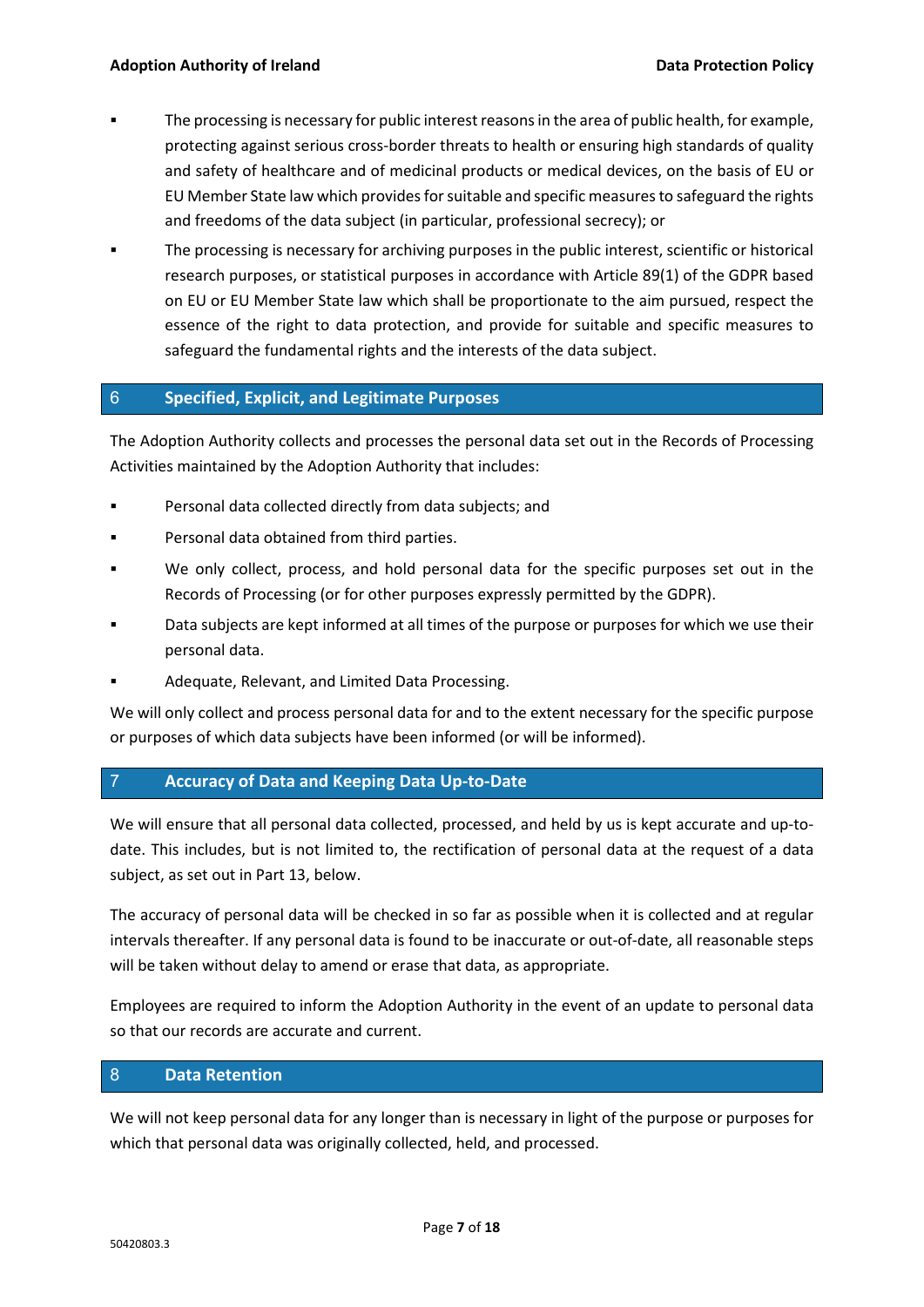When personal data is no longer required, all reasonable steps will be taken to erase or otherwise dispose of it without delay.

For full details of our approach to data retention please refer to our *Data Retention and disposal*  **Policy**. For information relating to retention periods for specific personal data types held by the Adoption Authority, please refer to our *Records of Processing Activities*.

# 9 **Accountability and Record-Keeping**

The Adoption Authority's Data Protection Officer is currently Heather Connolly.

The Data Protection Officer will be responsible for overseeing the implementation of this Policy and for monitoring compliance with this Policy; the Adoption Authority's other data protection-related policies, and with the GDPR and other applicable data protection legislation.

We will keep written internal records as part of our compliance with Art 30 of the GDPR of all personal data collection, holding, and processing, which shall incorporate the following information:

- The name and contact details of the Adoption Authority, the Data Protection Officer, and any applicable third-party data processors;
- The purposes for which we collect, hold, and processes personal data;
- Details of the categories of personal data collected, held, and processed by us, and the categories of data subject to which that personal data relates;
- Categories of recipients to whom the personal data have been or will be disclosed;
- Details of any transfers of personal data to non-EEA countries including all mechanisms and security safeguards;
- Details of how long personal data will be retained by us (please refer to the Adoption Authority's *Data Retention and disposal Policy*); and the *Records of Processing Activities*.
- Detailed descriptions of all technical and organisational measures taken by us to ensure the security of personal data.

#### 10 **Data Protection Impact Assessments**

We shall carry out Data Protection Impact Assessments for any and all new projects and/or new uses of personal data where the processing involved is likely to result in a high risk to the rights and freedoms of data subjects under the GDPR, in particular if such processing involves the use of new technology.

Data Protection Impact Assessments shall be examined and overseen by the Data Protection Officer and will address the following:

- The type(s) of personal data that will be collected, held, and processed;
- The purpose(s) for which personal data is to be used;
- **C**ur objectives;
- How personal data is to be used;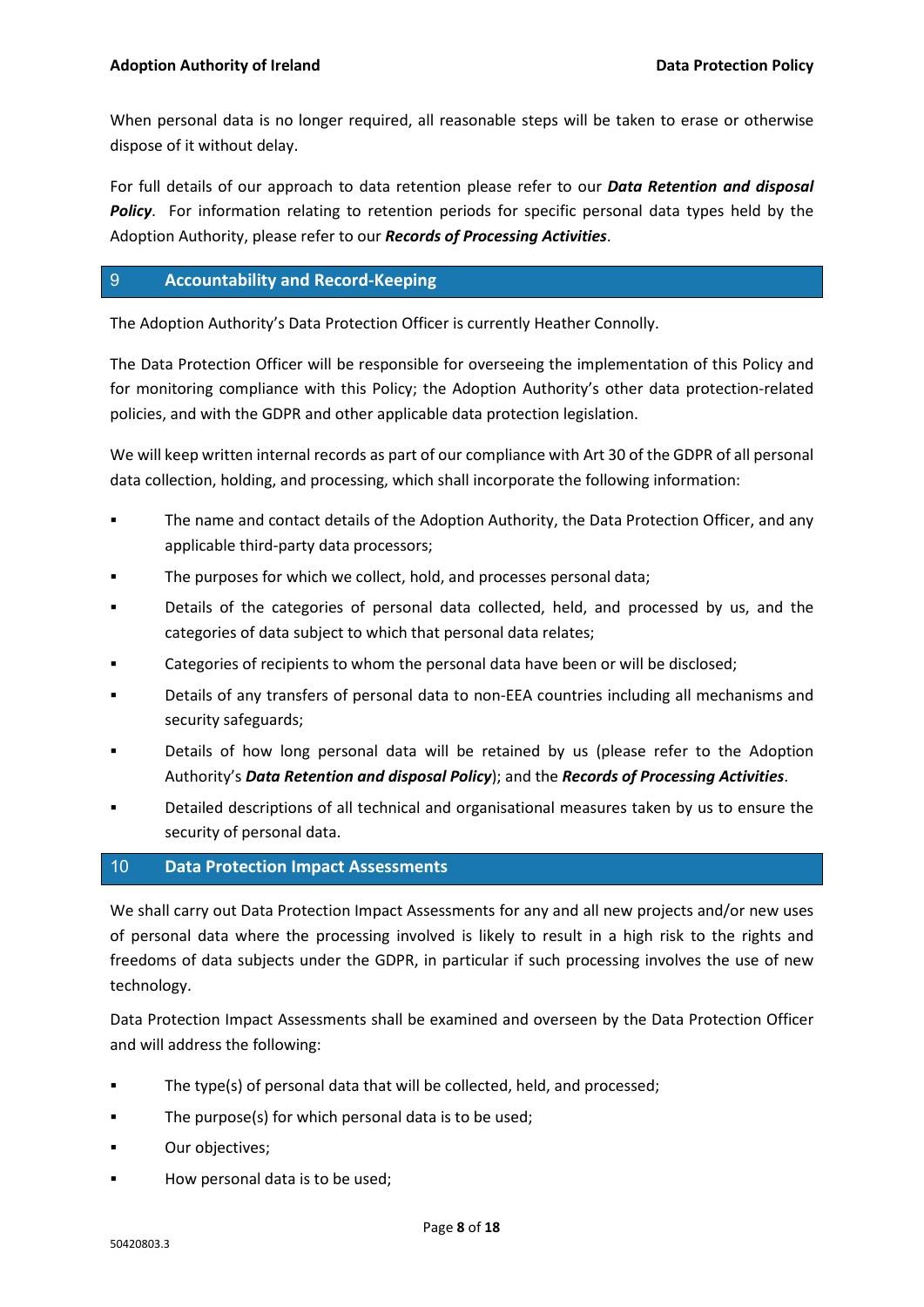- The parties (internal and/or external) who need to be consulted;
- The necessity and proportionality of the data processing with respect to the purpose(s) for which it is being processed;
- Risks posed to data subjects;
- Risks posed both within and to the Adoption Authority; and
- **Proposed measures to minimise and handle identified risks.**

For full details of our approach to Data Privacy Impact Assessments and Privacy by Design, please refer to our *Policy on Privacy by Design and Data Privacy Impact Assessments*.

# 11 **Keeping Data Subjects Informed**

Where personal data is collected directly from data subjects, those data subjects will be informed of its purpose at the time of collection; and how it will be collected, processed, and stored, and for what purposes.

This will be completed by way of providing data subjects with a privacy notice. The Adoption Authority maintains privacy statements for:

- **Employees**;
- Data subjects using its website; and
- Service Users.

#### 12 **Data Subject Access**

Data subjects may make subject access requests ("SARs") at any time to find out more about the personal data which we hold about them, what we are doing with that personal data, and why.

Data subjects wishing to make a SAR may do so in writing or by telephone, they may use the Adoption Authority's Subject Access Request Form (if preferred) available on the Adoption Authority website (or available on request) or other written communication. We reserve the right to request suitable ID from subjects.

Any SARs received from data subjects should be forwarded to the Adoption Authority's Data Protection Officer or emailed to dataprotection@aai.gov.ie

Responses to SARs will be made within one month of receipt, however, this may be extended by up to two months if the SAR is sufficiently complex and/or numerous requests are made. If such additional time is required, the data subject will be informed within one month of receipt of the SAR.

All SARs received shall be handled by the Adoption Authority's Data Protection Officer.

The Adoption Authority does not charge a fee for the handling of normal SARs. We reserve the right to charge reasonable fees for additional copies of information that has already been supplied to a data subject, and for requests that are manifestly unfounded or excessive, particularly where such requests are repetitive.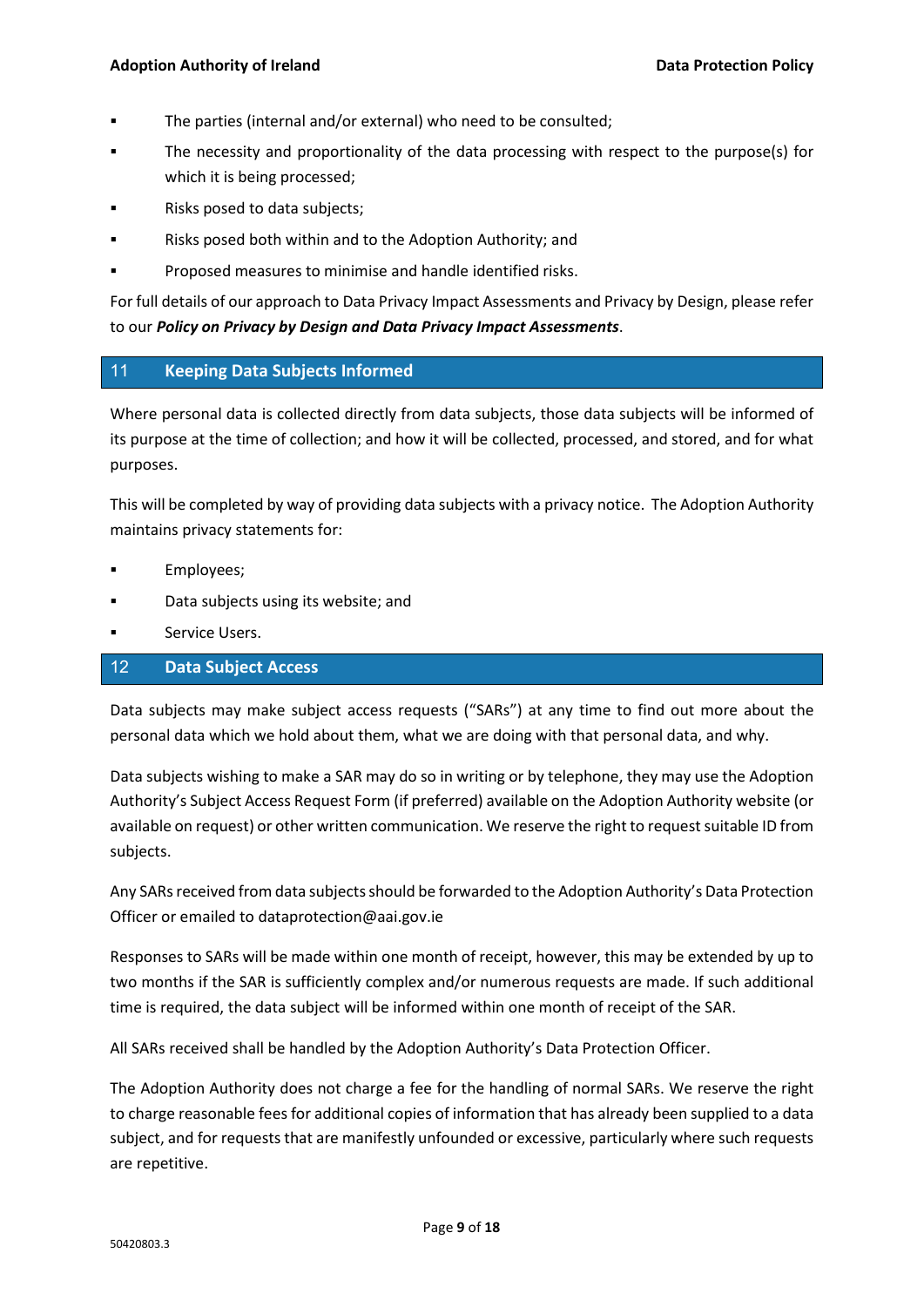For full details of our approach to data subject access request, please refer to our *Data Subject Access Request Policy*.

# 13 **Rectification of Personal Data**

Data subjects have the right to require the Adoption Authority to rectify any of their personal data that is inaccurate or incomplete.

We undertake to rectify the personal data in question, and inform the data subject of that rectification, within one month of the data subject informing the Adoption Authority of the issue. The period can be extended by up to two months in the case of complex requests. If such additional time is required, the data subject will be informed within one month of receipt of the rectification request.

In the event that any affected personal data has been disclosed to third parties, those parties will be informed of any rectification that must be made to that personal data.

#### 14 **Erasure of Personal Data**

Data subjects have the right to request that the Adoption Authority erases the personal data it holds about them in the following circumstances:

- If It is no longer necessary for us to hold that personal data with respect to the purpose(s) for which it was originally collected or processed;
- The data subject wishes to withdraw their consent to us holding and processing their personal data in restricted circumstances;
- The data subject objects to us holding and processing their personal data (and if there is no overriding legitimate interest to allow us to continue doing so) (see Part 17 of this Policy for further details concerning the right to object);
- The personal data has been processed unlawfully;
- The personal data needs to be erased in order for the Adoption Authority to comply with a particular legal obligation.

Unless we have reasonable/legitimate/legal grounds to refuse to erase personal data, all requests for erasure shall be complied with, and the data subject informed of the erasure, within one month of receipt of the data subject's request. The period can be extended by up to two months in the case of complex requests. If such additional time is required, the data subject shall be informed within one month of receipt of the deletion request.

In the event that any personal data that is to be erased in response to a data subject's request has been disclosed to third parties, those parties shall be informed of the erasure (unless it is impossible or would require disproportionate effort to do so).

For full details of the Adoption Authority's approach to data erasure or withdrawal of consent please refer to our **Consent and Withdrawal Policy**.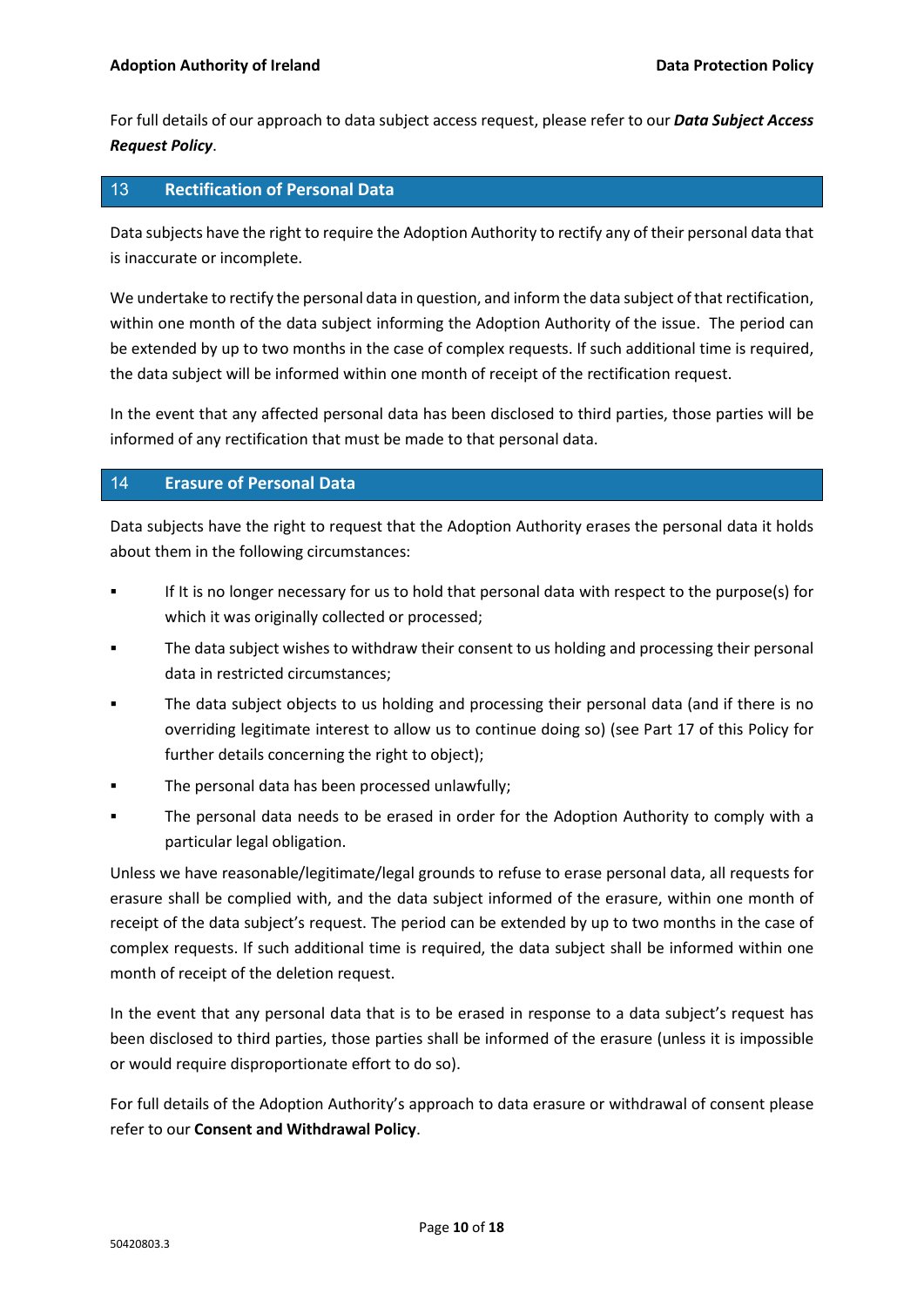#### 15 **Restriction of Personal Data Processing**

Data subjects may request that the Adoption Authority ceases processing the personal data it holds about them, as long as one of the following applies:

- the accuracy of personal data has been contested by a data subject, in which case the restriction of such data will only apply for a period to allow the rectification of the personal data;
- the processing is unlawful and the data subject wishes for the processing to be restricted rather than having the affected personal data be deleted;
- the Adoption Authority no longer has any requirement or purpose to hold the personal data but the data subject requires it for the establishment, exercise or defence of legal claims; or
- the data subject objects to the processing of personal data based on the public interest or the legitimate interest of the Adoption Authority and the data subject requests the restriction of processing subject to an evaluation of whether the legitimate grounds of the controller override those of the data subject.

If a data subject makes such a request, we will retain only the amount of personal data concerning that data subject (if any) that is necessary to ensure that the personal data in question is not processed further.

In the event that any affected personal data has been disclosed to third parties, those parties shall be informed of the applicable restrictions on processing it (unless it is impossible or would require disproportionate effort to do so).

For full details of the Adoption Authority's approach to data erasure please refer to our *Policy on Restriction of processing*.

# 16 **Data Portability**

Where the processing of personal data is otherwise required for the performance of a contract between us and the data subject, data subjects have the right, under the GDPR, to receive a copy of their personal data and to use it for other purposes (namely transmitting it to other data controllers).

Where technically feasible, if requested by a data subject, personal data will be sent directly to the required data controller.

All requests for copies of personal data will be complied with within one month of the data subject's request. The period can be extended by up to two months in the case of complex or numerous requests. If such additional time is required, the data subject will be informed within one month of receipt of the deletion request.

For full details of the Adoption Authority's approach to data portability please refer to our *Policy on Data Portability*.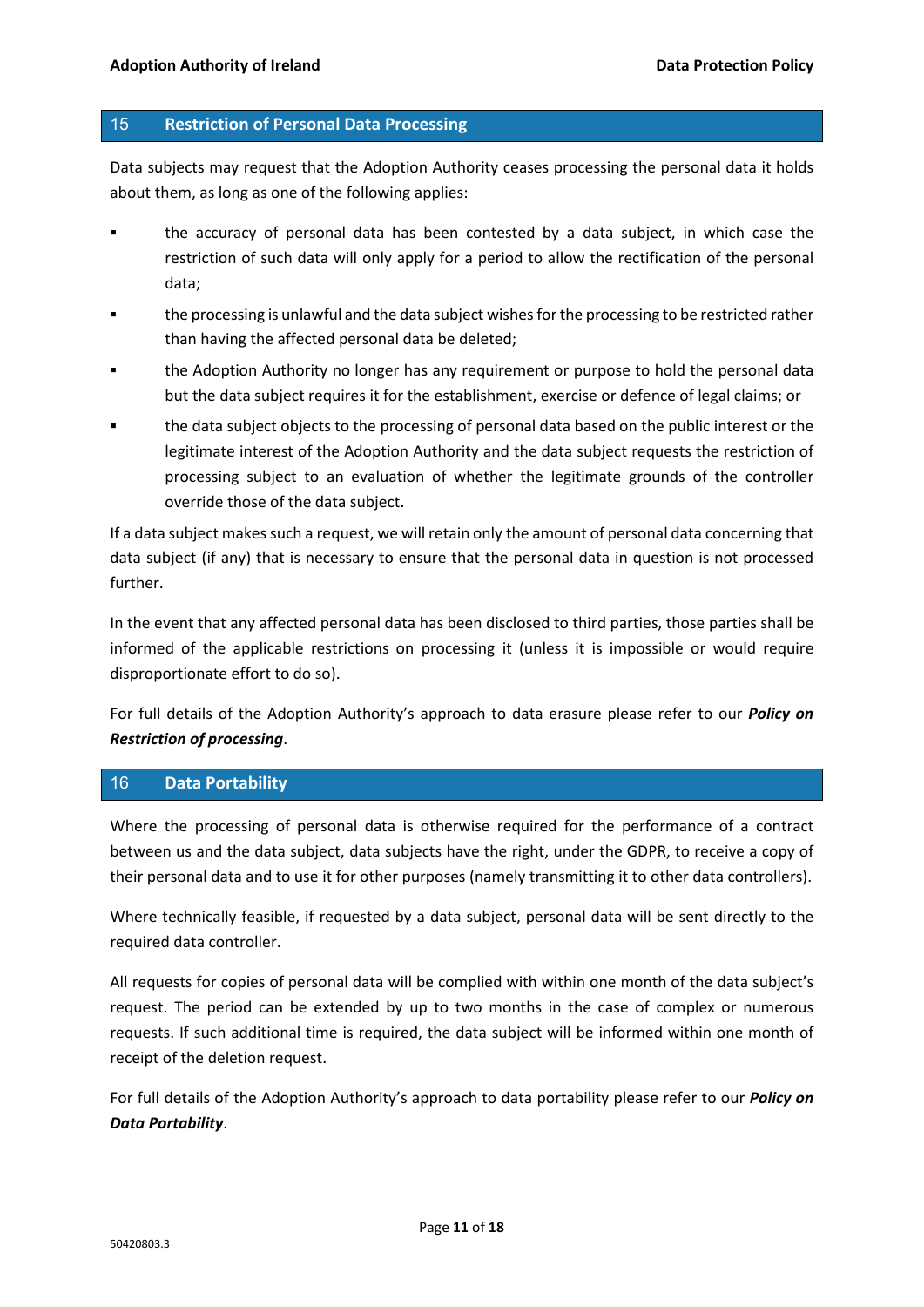#### 17 **Objections to Personal Data Processing**

Data subjects have the right to object to the Adoption Authority processing their personal data based on legitimate interests, direct marketing (including profiling), and processing for scientific and/or historical research and statistics purposes.

Where a data subject objects to the Adoption Authority processing their personal data based on its legitimate interests, we shall cease such processing immediately, unless it can be demonstrated that our legitimate grounds for such processing override the data subject's interests, rights, and freedoms, or that the processing is necessary for the conduct of legal claims.

Where a data subject objects to the Adoption Authority processing their personal data for direct marketing purposes, we will cease such processing immediately.

Where a data subject objects to us processing their personal data for scientific and/or historical research and statistics purposes, the data subject must, under the GDPR, "demonstrate grounds relating to his or her particular situation". We are not required to comply if the research is necessary for the performance of a task carried out for reasons of public interest.

#### 18 **Secure Processing**

We shall ensure that all personal data collected, held, and processed is kept secure and protected against unauthorised or unlawful processing and against accidental loss, destruction, or damage. The technical and organisational measures taken to protect personal data are set out in Part 19 to 22 below.

#### 19 **Data Security - Transferring Personal Data**

We will ensure that the following measures are taken with respect to all communications and other transfers involving personal data:

- All emails containing personal data will be marked "confidential";
- Personal data will only be transmitted over secure networks; transmission over unsecured networks is not permitted in any circumstances;
- All personal data required to be transferred physically, whether in hardcopy form or on removable electronic media shall be transferred in a suitable container/cover marked "confidential".

# 20 **Data Security - Storage**

We will ensure that the following measures are taken with respect to the storage of personal data:

- All electronic copies of personal data should be stored securely using passwords;
- All hard copies of personal data, along with any electronic copies stored on physical, removable media should be stored securely in a locked box, drawer, cabinet, or similar;
- All personal data stored electronically will be securely backed up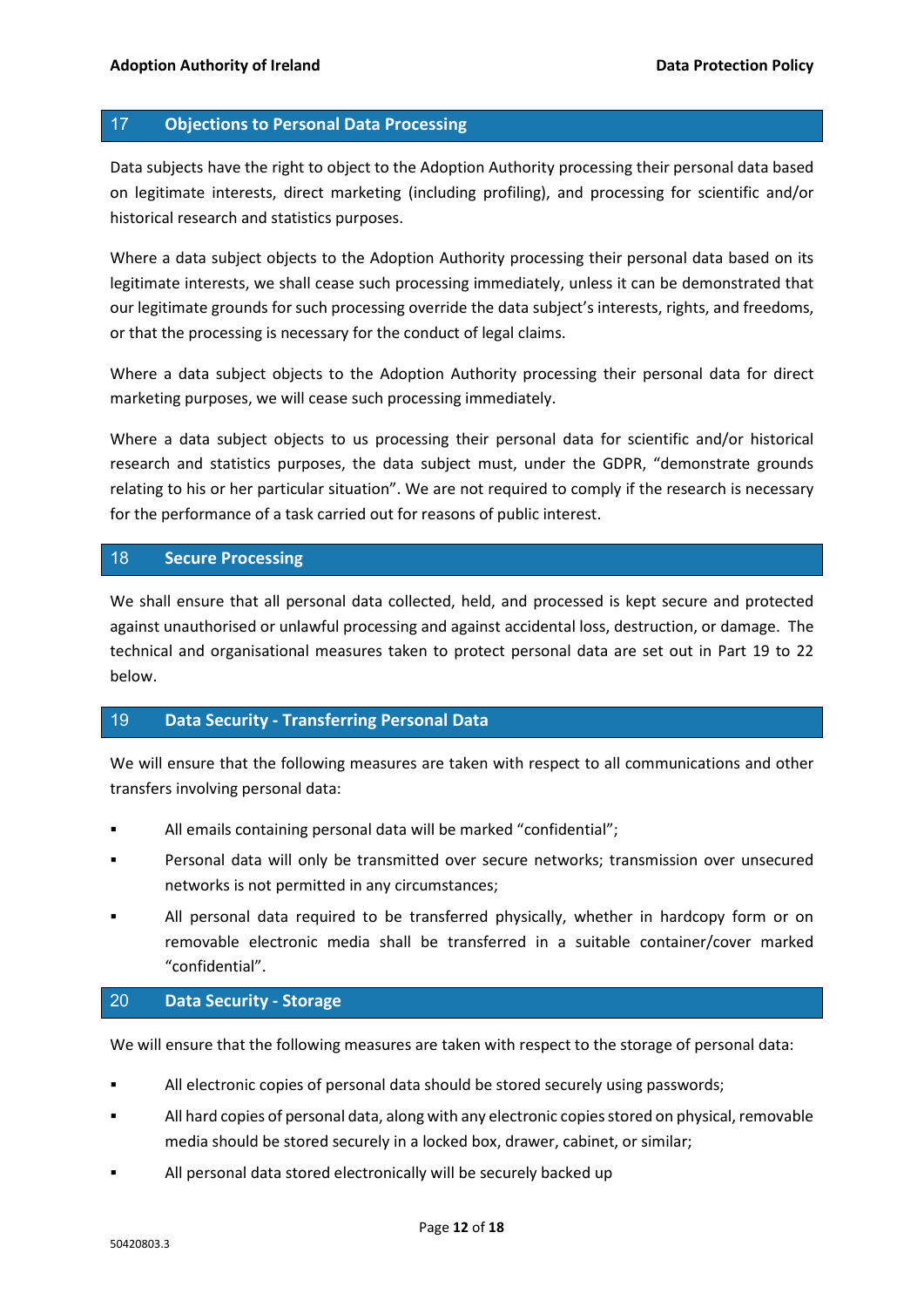Personal data may only be transferred to devices belonging to agents, contractors, or other parties working on behalf of the Adoption Authority where the party in question has agreed to comply fully with the letter and spirit of this Policy and of the GDPR (which may include demonstrating to us that all suitable technical security and organisational measures have been taken).

# 21 **Data Security - Use of Personal Data**

We will ensure that the following measures are taken with respect to the use of personal data:

- No personal data may be shared informally and if an employee, agent, sub-contractor, or other party working on behalf of the Adoption Authority requires access to any personal data that they do not already have access to they must contact the data protection officer.
- Personal data will be handled with care at all times and will not be left unattended or on view to unauthorised employees, agents, sub-contractors, or other parties at any time;
- If personal data is being viewed on a computer screen and the computer in question is to be left unattended for any period of time, the user will lock the computer and screen before leaving it; security settings will be implemented to lock screen if left unattended for longer than 3 minutes.

# 22 **Data Security - IT Security**

We will ensure that the following measures are taken with respect to IT and information security:

- All passwords used to protect personal data should be changed regularly and will not use words or phrases that can be easily guessed or otherwise compromised. All passwords must contain a combination of uppercase and lowercase letters, numbers, and symbols. All software used by the Adoption Authority is designed to require such passwords.
- Under no circumstances will any passwords be written down or shared between any employees, agents, contractors, or other parties working on behalf of the Adoption Authority, irrespective of seniority or department. If a password is forgotten, it must be reset using the applicable method. IT staff do not have access to passwords; All software (including, but not limited to, applications and operating systems) will be kept up-to-date. The Adoption Authority's IT staff shall be responsible for installing any and all security-related updates after the updates are made available by the publisher or manufacturer.

# 23 **Organisational Measures**

We will ensure that the following measures are taken with respect to the collection, holding, and processing of personal data:

- *Awareness* All board members, employees, agents, contractors, or other parties working on behalf of the Adoption Authority will be:
- made fully aware of both their individual responsibilities and the Adoption Authority's responsibilities under the GDPR and under this Policy, and will be provided with a copy of this Policy; and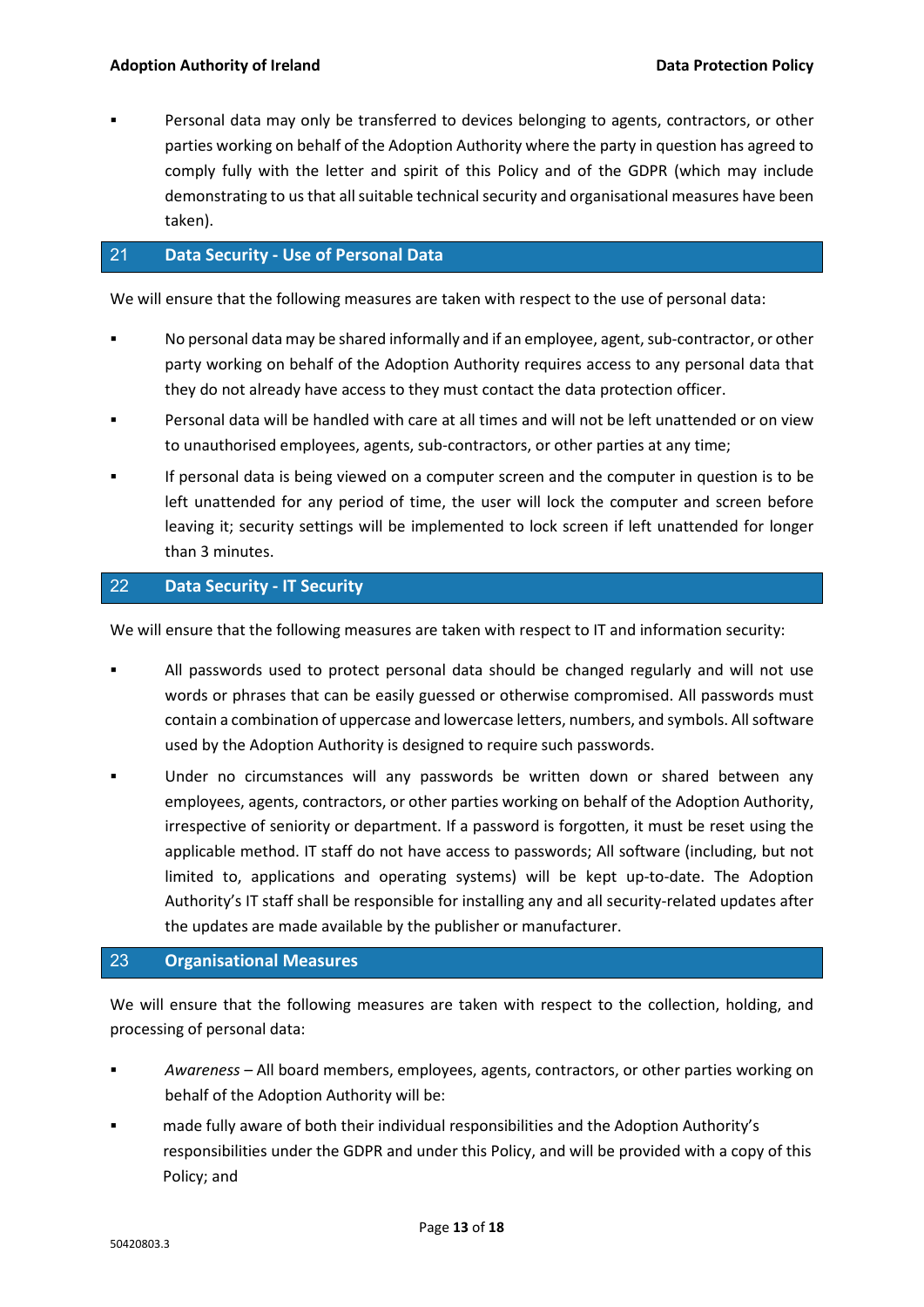- if responsible for the handling of personal data, required and encouraged to exercise care, caution and discretion when discussing work related matters that relate to personal data, whether in the workplace or otherwise;
- *Access Limited by Purpose* Only board members, employees, agents, sub-contractors, or other parties working on behalf of the Adoption Authority that need access to, and use of, personal data in order to carry out their assigned duties correctly shall have access to any personal data held by us;
- *Training*  All board members, employees, agents, contractors, or other parties working on behalf of the Adoption Authority handling personal data will be appropriately trained to do so;
- *Ongoing Evaluation* Methods of collecting, holding, and processing personal data will be regularly evaluated and reviewed; All personal data held by us will be reviewed periodically, as set out in the Data Retention and disposal Policy;
- *Supervision* The performance of those agents, contractors, or other parties working on behalf of the Adoption Authority handling personal data will be regularly evaluated and reviewed;
- *Contractual Obligation* All employees, agents, contractors, or other parties working on behalf of the Adoption Authority handling personal data will be bound to do so in accordance with the principles of the GDPR and this Policy by contract;

# 24 **Record of Processor Relationships**

The Adoption Authority will maintain a Data Processor Register that is routinely reviewed and updated by the DPO.

The purpose of the Data Processor Register is to operate as a record of activities where:

- the Adoption Authority performs personal data processing functions on the instruction of a separate Data Controller; and
- other bodies perform personal data processing functions on the instructions of the Adoption Authority.

The Register will also confirm the existence of a Data Processing Agreement (or "**DPA**") between the Adoption Authority and the Data Controller, or between the Adoption Authority and the Processor (as appropriate).

The DPA will outline the scope of duties and responsibilities of the Processor in the data processing relationship and will set out the policies and protocols pursuant to which the Adoption Authority, or the relevant Processor, will process personal data.

# 25 **The Authority's responsibilities as a Processor**

The Adoption Authority will ensure there is a DPA in place in each circumstance where:

 the Adoption Authority performs personal data processing functions on the instruction of a separate Data Controller; and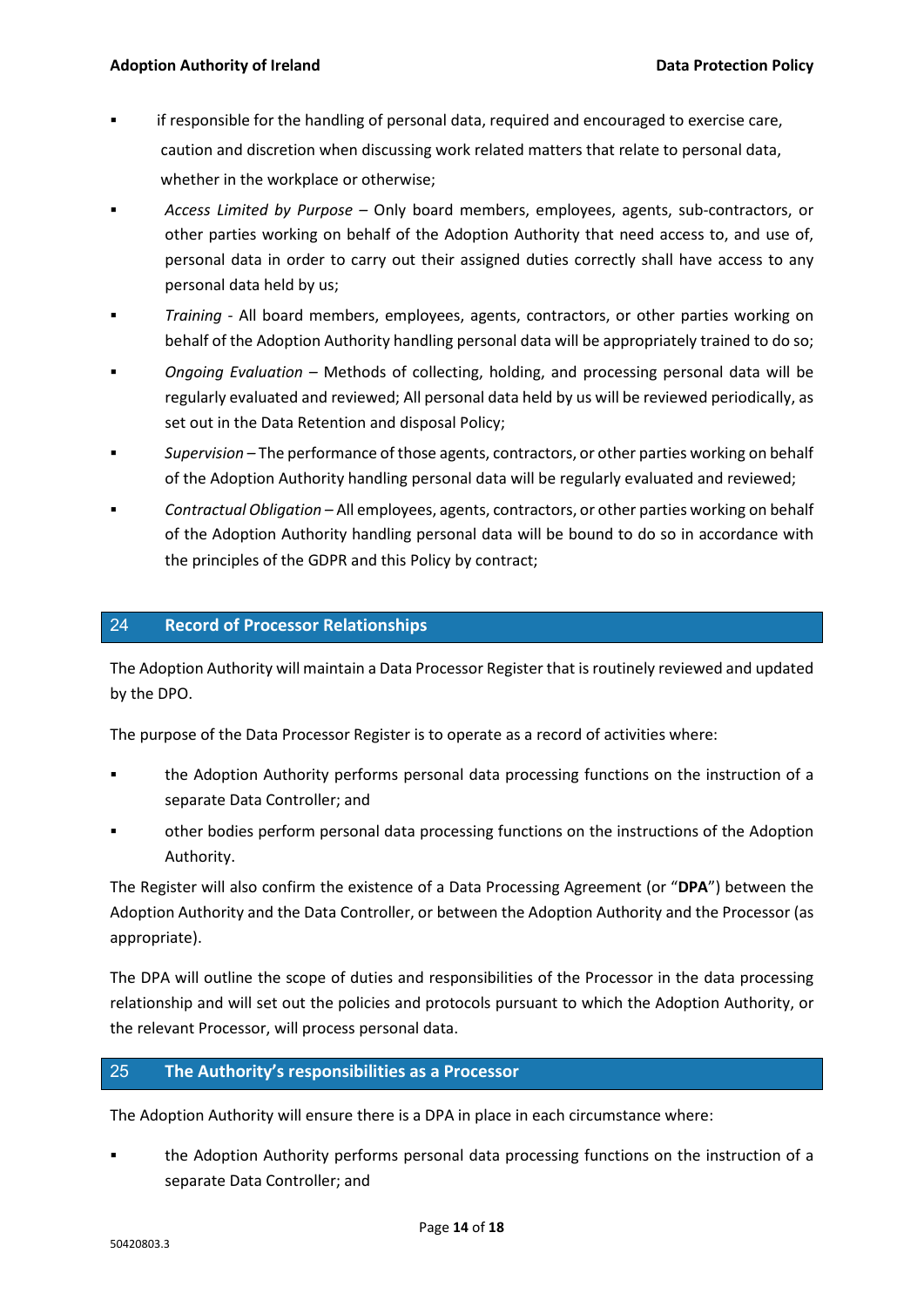other bodies perform personal data processing functions on the instructions of the Adoption Authority.

In addition to any obligations or responsibilities set out under a relevant DPA, the Adoption Authority will have certain additional obligations if it acts as a processor on behalf of a separate Data Controller.

Under Article 33(2) of the GDPR, the Adoption Authority is required to notify controllers of a Personal Data Breach without "undue delay" after becoming aware of it. Where the Adoption Authority acts as processor it will notify the Data Controller without undue delay upon becoming aware of a Personal Data Breach affecting Personal Data, providing the Data Controller with sufficient information to allow them to meet any obligations to report or inform Data Subjects of the Personal Data Breach under the Data Protection Laws.

In addition, where the Adoption Authority acts as a processor it will also co-operate with the Data Controller and take such reasonable commercial steps to assist in the investigation, mitigation and remediation of each such Personal Data Breach.

# 26 **Transferring Personal Data to a Country Outside the EEA**

We may from time to time transfer ('transfer' includes making available remotely) personal data to countries outside of the EEA.

The transfer of personal data to a country outside of the EEA will take place only if one or more of the following applies:

- The transfer is to a country, territory, or one or more specific sectors in that country (or an international organisation), that the European Commission has determined ensures an adequate level of protection for personal data;
- There are appropriate safeguards in place to ensure an adequate level of protection for personal data in the form of (i) a legally binding agreement between public authorities or bodies; binding corporate rules; (ii) standard data protection clauses adopted by the European Commission; (iii) compliance with an approved code of conduct approved by a supervisory authority (e.g. the Data Protection Commission); (v) certification under an approved certification mechanism (as provided for in the GDPR); (vi) contractual clauses agreed and authorised by the competent supervisory authority; or (vii) provisions inserted into administrative arrangements between public authorities or bodies authorised by the competent supervisory authority;
- The transfer is made with the informed consent of the relevant data subject(s);
- The transfer is necessary for the performance of a contract between the data subject and the Adoption Authority (or for pre-contractual steps taken at the request of the data subject);
- The transfer is necessary for important public interest reasons;
- **The transfer is necessary for the conduct of legal claims;**
- The transfer is necessary to protect the vital interests of the data subject or other individuals where the data subject is physically or legally unable to give their consent; or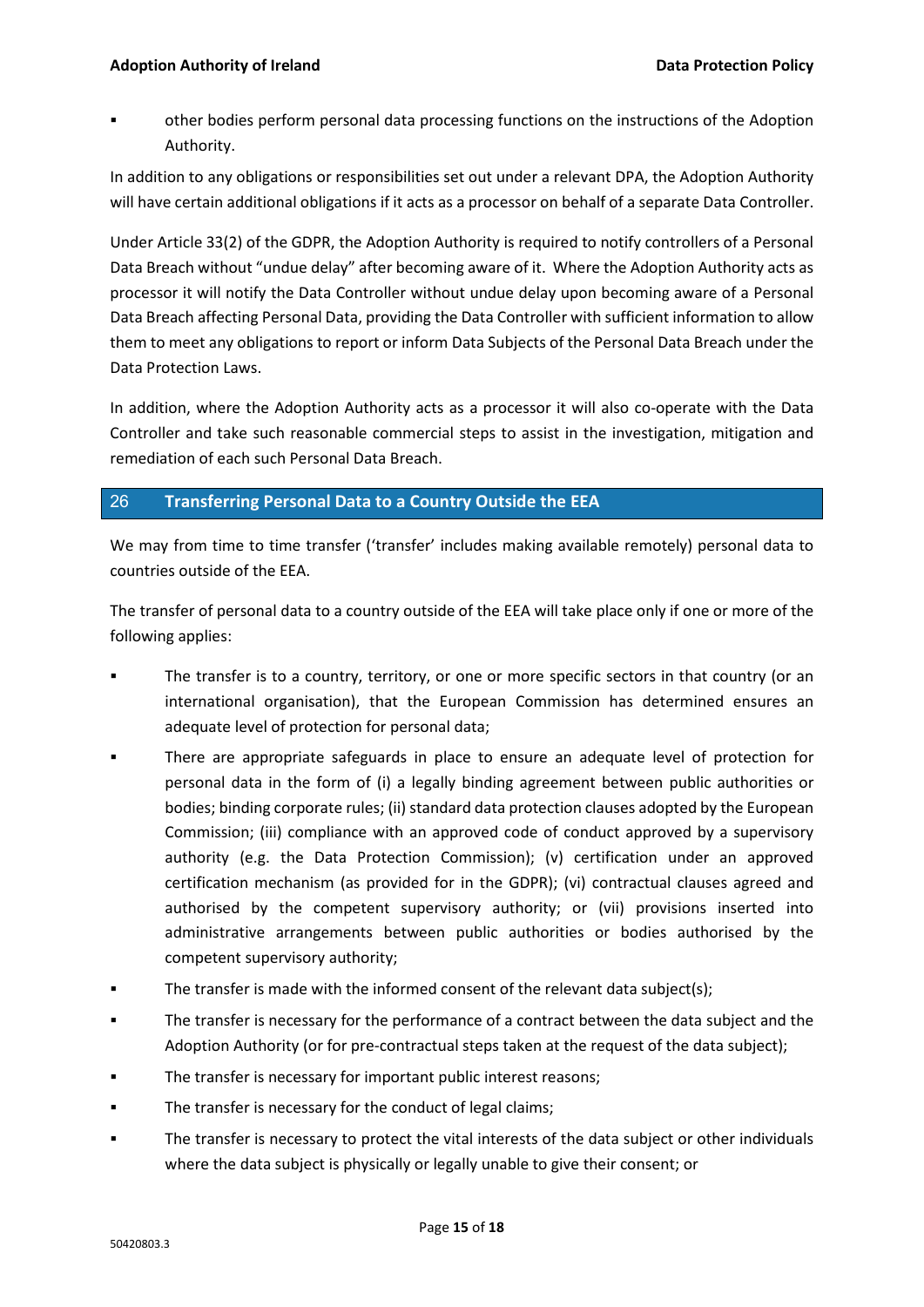The transfer is made from a register that, under Irish or EU law, is intended to provide information to the public and which is open for access by the public in general or otherwise to those who are able to show a legitimate interest in accessing the register.

For full details of our approach to international transfers please refer to our *Policy on International Transfers of data*.

# 27 **Data Breach Notification**

All personal data breaches will be reported immediately to the Adoption Authority's Data Protection Officer.

If a personal data breach occurs and that breach is likely to result in a risk to the rights and freedoms of data subjects (e.g. financial loss, breach of confidentiality, discrimination, reputational damage, or other significant social or economic damage), the Data Protection Officer will ensure that the Information Commissioner's Office is informed of the breach without delay, and in any event, within 72 hours after having become aware of it.

In the event that a personal data breach is likely to result in a high risk to the rights and freedoms of data subjects, the Data Protection Officer will ensure that all affected data subjects are informed of the breach directly and without undue delay.

For full details of our approach to personal data breaches please refer to our *Policy on Incident Management for Personal Data Breaches*.

# 28 **Implementation of Policy**

This Policy shall be deemed effective as of 2<sup>nd</sup> March 2021. No part of this Policy shall have retroactive effect and shall thus apply only to matters occurring on or after this date.

This Policy has been approved and authorised by the Board of the Adoption Authority:

Name: Patricia Carey Position: CEO, Data Controller Date: 2<sup>nd</sup> March 2021

Due for Review by: DPO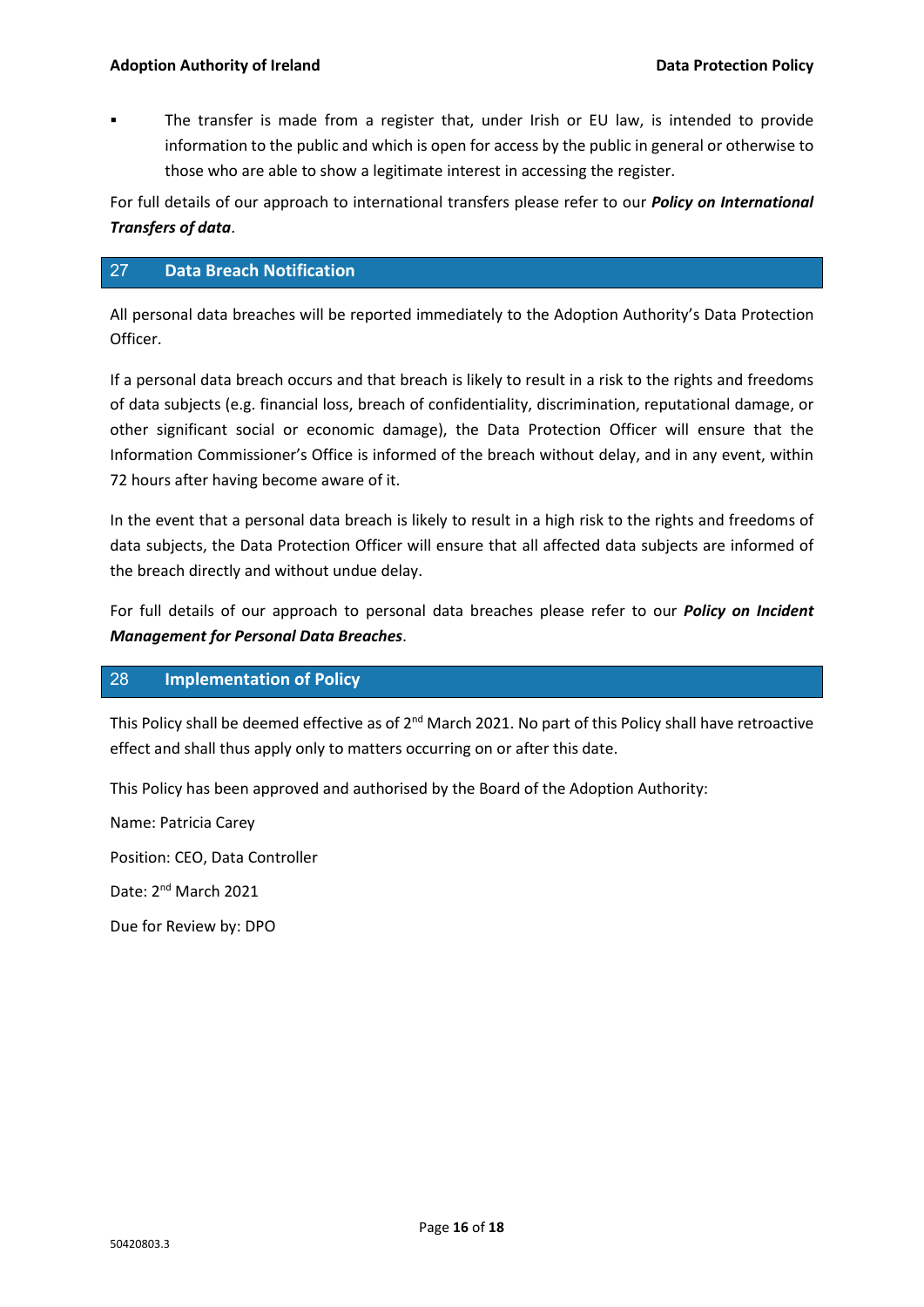| Policy                                    | Article of the GDPR             |  |  |
|-------------------------------------------|---------------------------------|--|--|
| <b>Data Retention Policy</b>              | Articles 5(1)(e), 13(1), 17, 30 |  |  |
|                                           |                                 |  |  |
| <b>Data Subject Access Rights</b>         |                                 |  |  |
| Data Subject Access Request Policy        | Article 15                      |  |  |
| <b>Data Rectification Policy</b>          | Article 16                      |  |  |
| Data Erasure Policy                       | Article 17 & 19                 |  |  |
| Policy on Data Portability                | Article 20                      |  |  |
| Data Consent and Withdrawal Policy        | Article 7                       |  |  |
| Policy of Restriction of processing       | Article 18 & 19                 |  |  |
|                                           |                                 |  |  |
| <b>Personal Data Breach's</b>             |                                 |  |  |
| Data Breach Incident Management Policy    | Article 33 & 34                 |  |  |
|                                           |                                 |  |  |
| <b>Miscellaneous Policies</b>             |                                 |  |  |
| Policy on Lawful Data Processing          | Article 6                       |  |  |
| <b>DPIA Policy</b>                        | Article 35                      |  |  |
| Privacy by Design Policy                  | Article 35                      |  |  |
| Policy on International Transfers of Data | Article 44                      |  |  |

# **Appendix A - Full List of GDPR Policies**